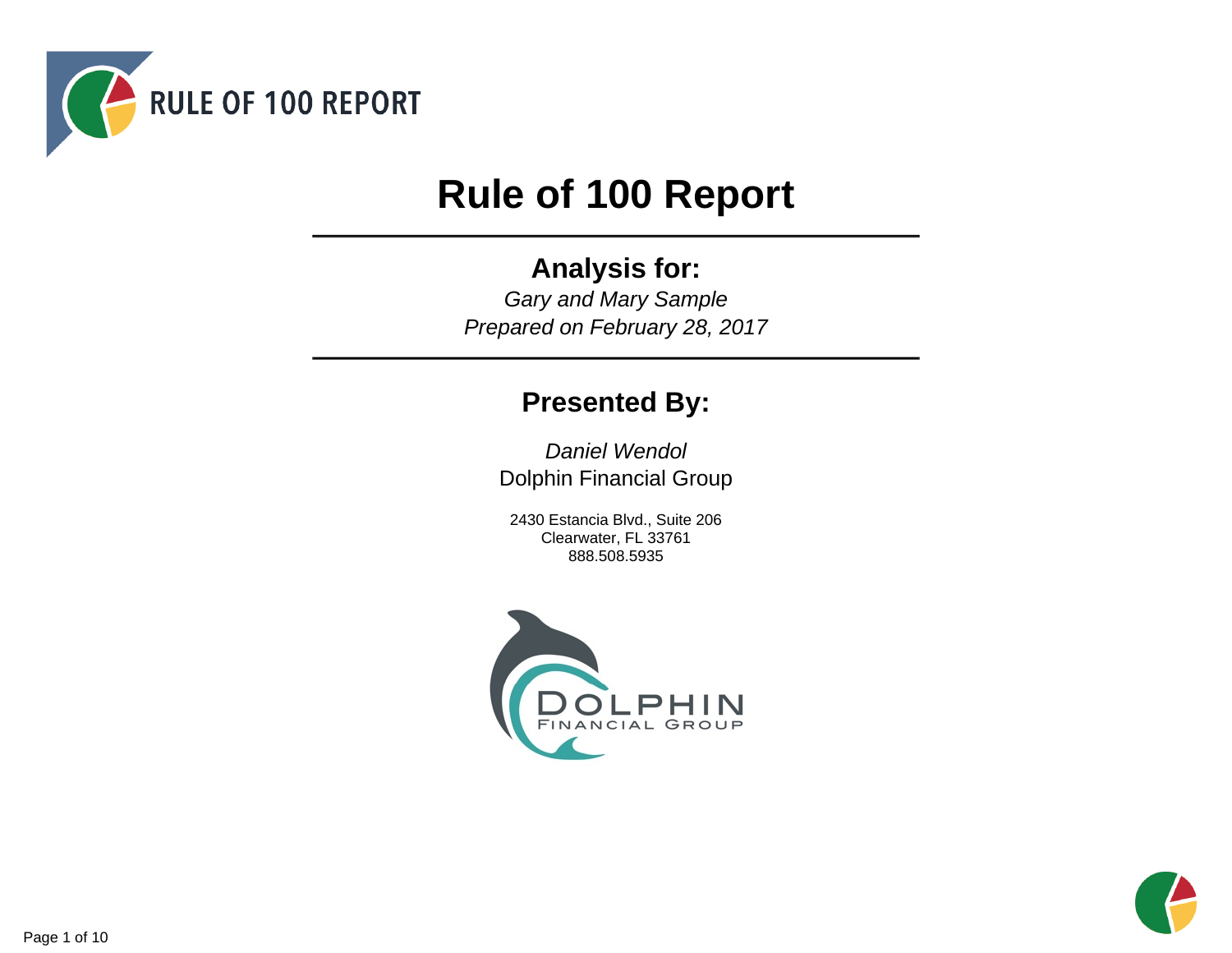

# **Color of Money**

**Green Money** - Green money is defined as assets that have principal protection - money that you KNOW will be there. You know that there is a minimum value, or perhaps even a minimum interest rate each year. Some types of green money will have a declared interest rate, and others might be tied to an index to afford you a bit more growth potential. In either case, the color green is used to identify safer alternatives.

> **Red Money** - Money you have in the market is Red Money. It is money that you HOPE will be available when you need it most. It doesn't have any guaranteed minimums, but of course, it doesn't have any limits on its upside. Much like a red stop sign, when you are reviewing your Red money, you should always take a moment, look around and assess your situation before you proceed.

> > **Yellow Money** - The financial tools that might be considered Red Money or Yellow Money are the same, the difference is that Yellow Money is being actively and professionally managed. This means there is a third-party who is actively reviewing and managing the investments. Professional management of your money is similar to professional management of any other item that is dangerous in the hands of an amateur. Does it make sense to have a trained professional watching one of your most important assets?

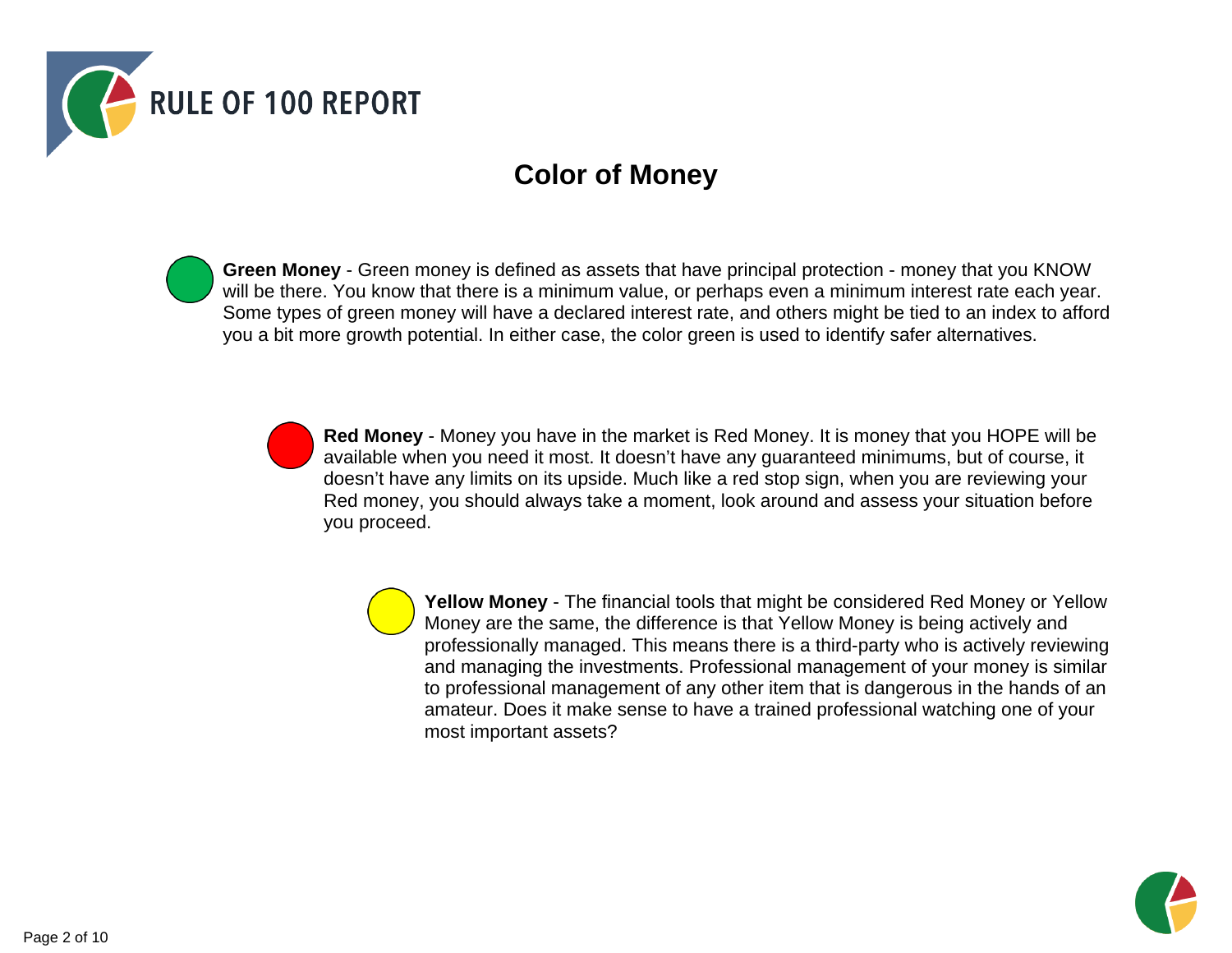

### **Current Asset Allocation**

### **Current Accounts**

| <b>O</b> Green Money |
|----------------------|
|                      |

| Savings and Checking:         | \$35,000 |
|-------------------------------|----------|
| Money Market:                 | \$56,000 |
| CD <sub>s:</sub>              | \$0      |
| <b>Fixed Annuity:</b>         | \$57,000 |
| Treasuries:                   | \$0      |
| Savings Bonds:                | \$0      |
| <b>Fixed Indexed Annuity:</b> | \$0      |
| Life Insurance:               | \$47,000 |
| Other:                        | \$0      |

### **Red Money**

| <b>Individual Stocks:</b> | \$25,000    |
|---------------------------|-------------|
| Mutual Funds:             | \$1,025,000 |
| Bonds:                    | \$25,000    |
| Variable Annuity:         | \$0         |
| Variable Life Insurance:  | \$0         |
| ETF's and UIT's:          | \$50,000    |
| $REIT's$ and $LP's$ :     | \$0         |
| Precious Metals:          | \$0         |
| Other:                    | \$0         |

### **Yellow Money**

Managed Portfolio: \$0



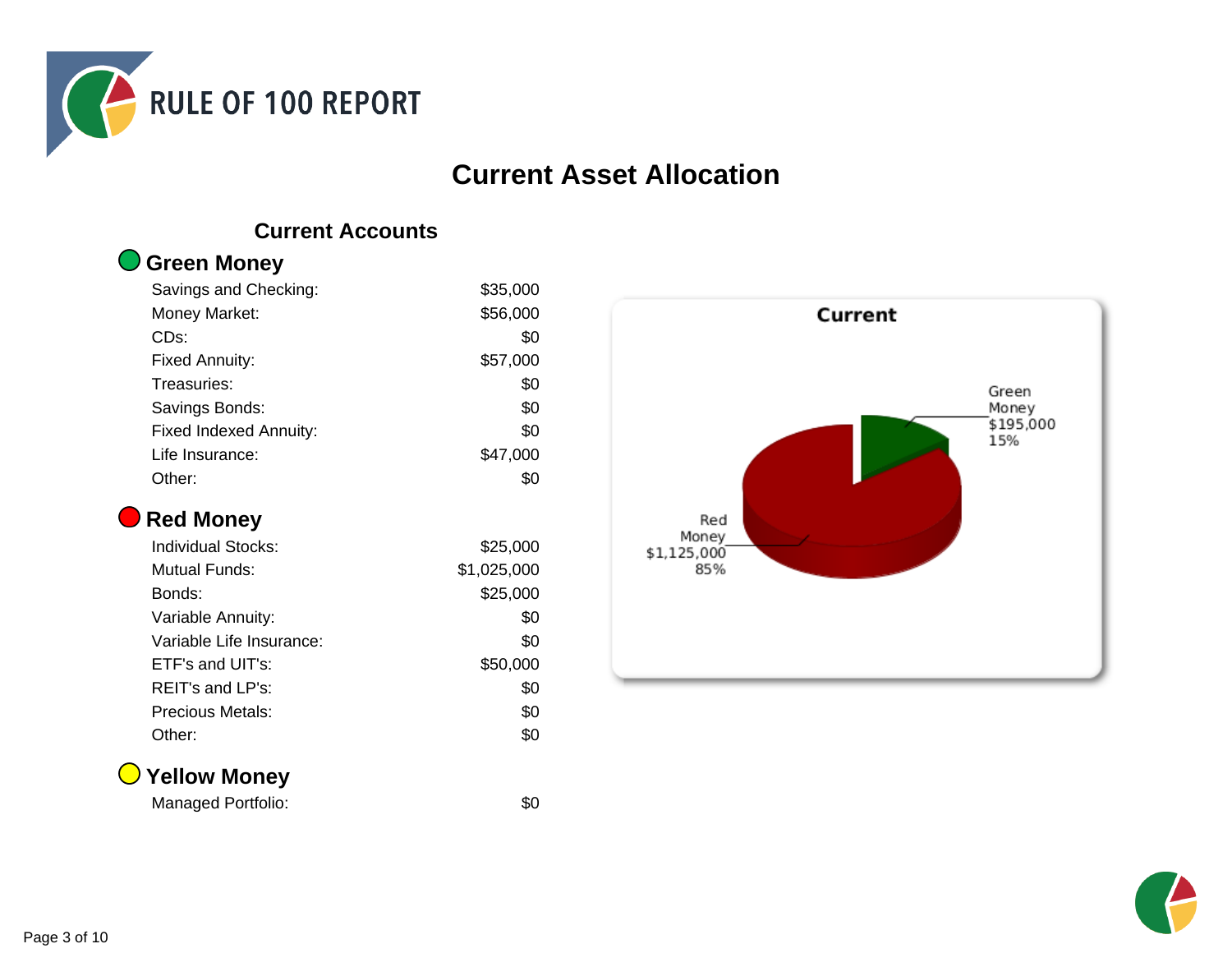

The Rule of 100 uses your age as a baseline in the calculation to appropriately allocate assets. The calculation begins with the number 100. Subtracting your age from 100 provides an immediate snapshot of what percentage of your retirement assets should be in the market (Red Money) and what percentage of your retirement assets should be in safer money (Green Money) alternatives. Adjustments are then applied through a detailed risk analysis to ensure your recommendation is based on your unique tolerance to risk. This strategy may reduce your exposure to undesirable market risk and the volatile market swings that most people experienced in 2008.

Rule of 100 Hypothetical Report: A 65 year old client has \$100,000 saved for retirement. To apply the Rule of 100, start with 100 and subtract 65 to leave a remaining value of 35. In this report, the client should have no more than 35%, or \$35,000, of his or her assets at risk in stocks or equities. This leaves 65%, or \$65,000, of his or her assets to be allocated to safer money alternatives. (i.e. savings accounts, CDs, government securities, fixed annuities, or fixed indexed annuities). In addition to the initial Rule of 100 calculation, our analysis then applies your risk tolerance which can be found by using both your age and your unique financial status as variables to make value adjustments, which are illustrated in this report as recommended risk.

Let us presume that the client within this report had 100% of their assets invested in the stock market. If the market declined 40%, a significant portion of their nest egg would have experienced a loss. It will take a 66.6% return on investments to regain their original principal. Applying the Rule of 100 to asset allocation could have dramatically reduced the client's portfolio losses.

Don't overlook your risk exposure within your asset allocation. Asset allocation is a critical component to your overall financial plan and can have a dramatic impact on your retirement future.

# Rule of 100 Allocation



Hypothetical illustration - 65-year old olient

\*Diversification and asset allocation does not assure or guarantee better performance and cannot eliminate the risk of investment loss. Before investing, you should carefully read the applicable volatility disclosure for each of the underlying funds, which can be found in the current prospectus.

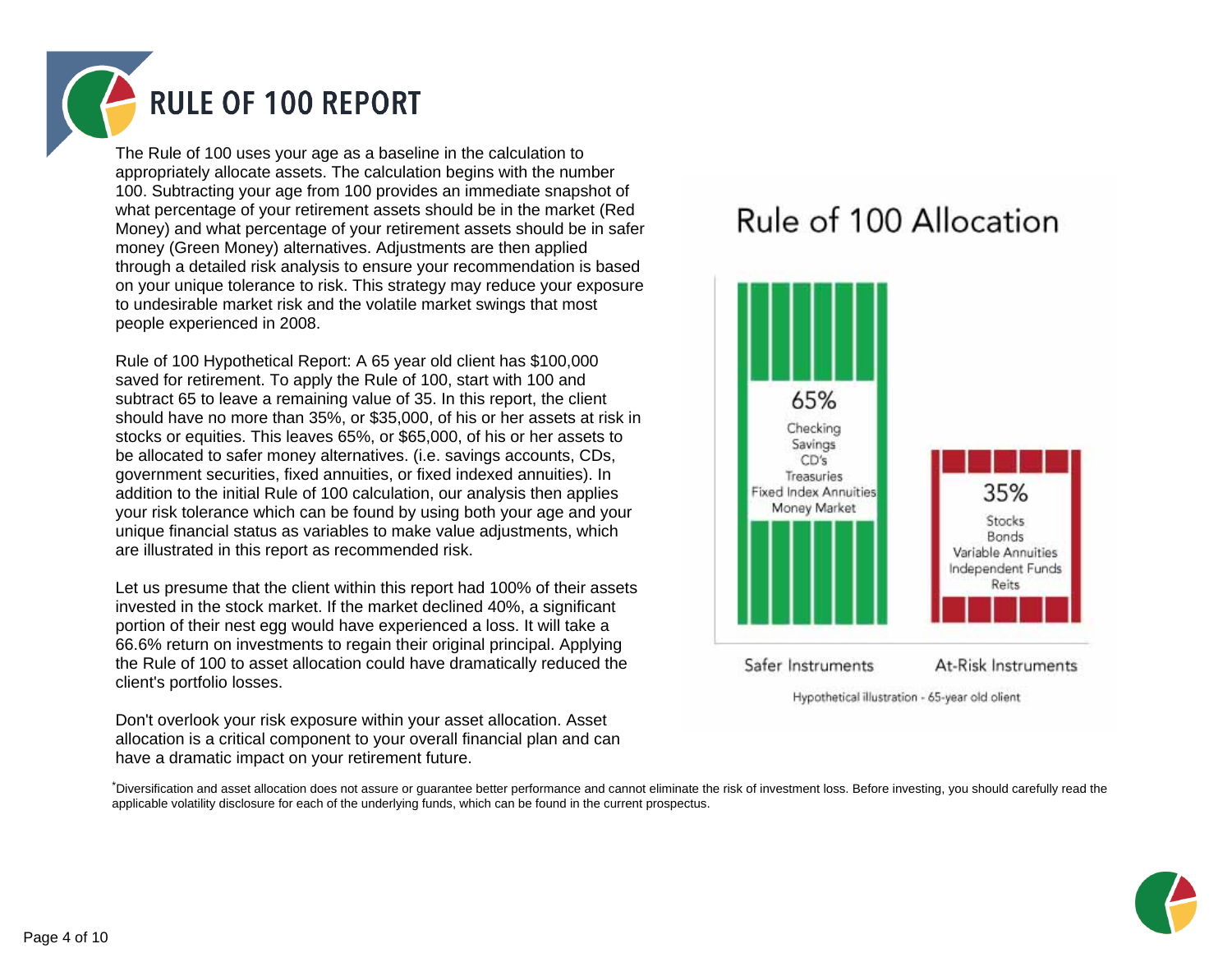



### **ASSET ALLOCATION**

This scenario uses your Chronological Age to determine your exposure to risk.

Using the information provided by you for this analysis, applying The Rule of 100 and your desired age variable to your current asset allocation, it appears that you are potentially over exposed to Red/Yellow Money by **48%.**

In order to balance your portfolio in accordance with the recommended risk tolerance, as calculated by this analysis, we recommend that **\$636,600** of your assets be transferred from Red/Yellow Money instruments into Green Money instruments.

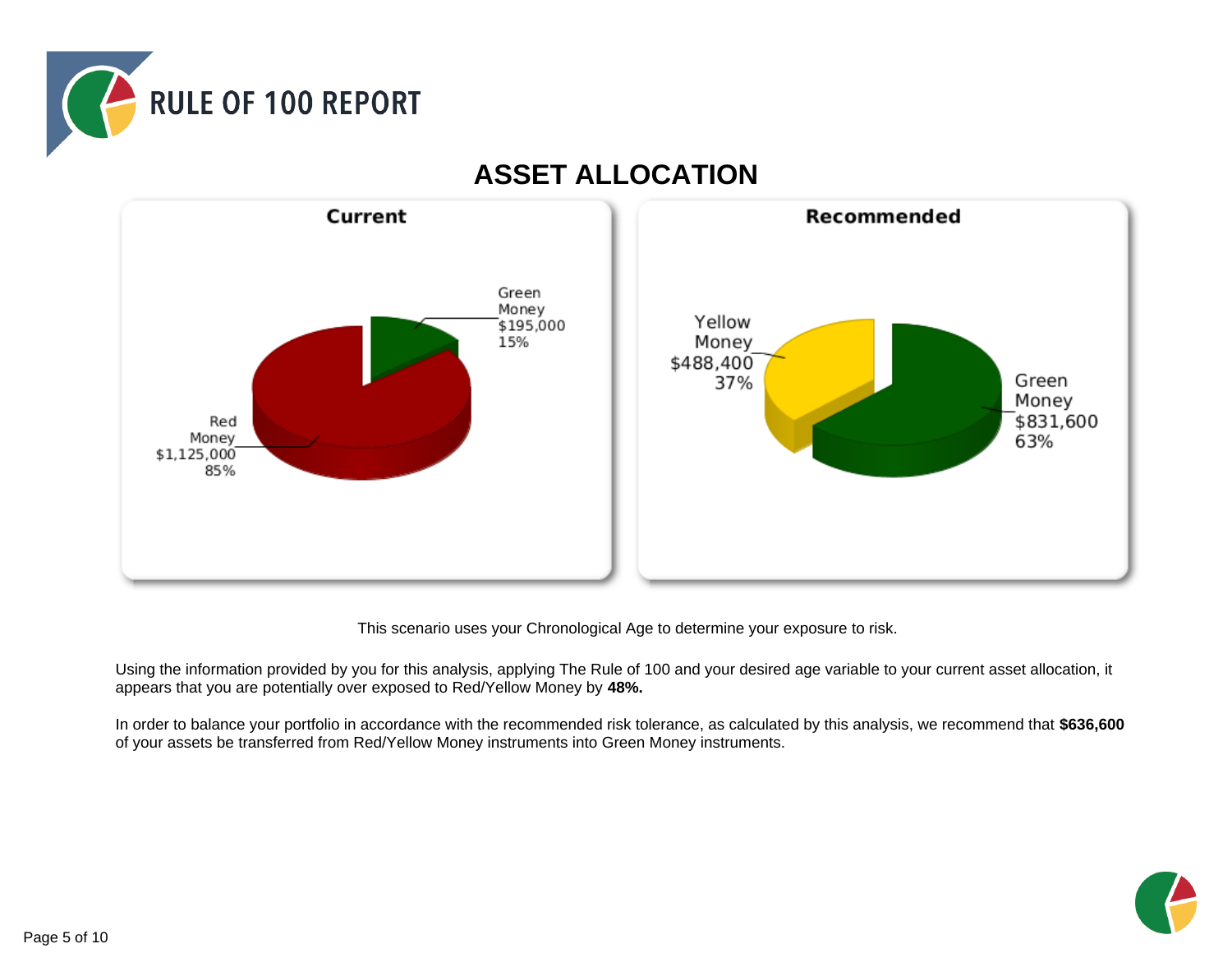



The above graph shows how your money could have performed from 2000 through 2015 if it was allocated into a fixed indexed annuity with an annual reset. Indexed annuities are powerful investment vehicles that offer participation in the upside of the market with no exposure to market loss or risk of loss of premium. All of this supported by a minimum guarantee.

Fixed Indexed Annuities provide the following features and benefits:

- Safety and Guarantee of Principal\*
- Minimum Guarantees\*
- Tax Deferral
- Penalty-Free Withdrawal and Liquidity
- Guaranteed Lifetime Income\*
- Stock Market Index-Participation Growth
- Probate Avoidance

This is not an actual illustration. These results should not be an indication that Indexed Annuities will beat the S&P 500 every time. This simply demonstrates the effectiveness of Indexed Annuities and the Annual Reset feature of the product. Surrender charges may apply to surrenders or withdrawals taken in excess of the free withdrawal provisions during the Surrender Charge Period. Assumes an Income Rider rate of 5.00% and a point-to-point cap rate of 3.00%.

\*Based on the claims paying ability of the insurance carrier

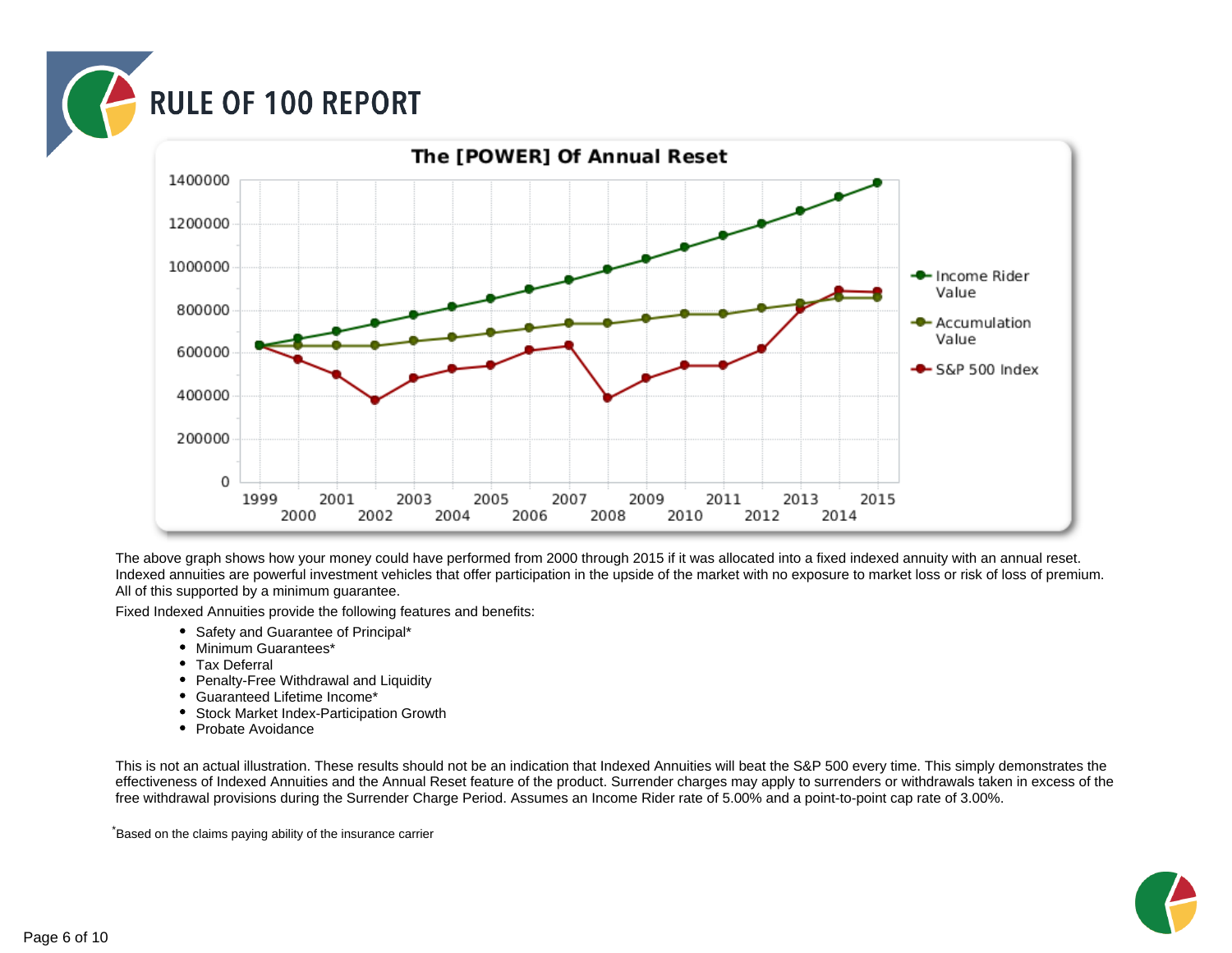

# **Personalized Data Sheet**

| <b>Name</b>               | Gary and Mary Sample    |
|---------------------------|-------------------------|
| Age                       | 63                      |
| <b>Spouse Age</b>         | 63                      |
| <b>Income Rider Rate</b>  | 5.00% Compound Interest |
| <b>Point to Point Cap</b> | 3.00%                   |
| <b>Green Money</b>        | \$195,000               |
| <b>Yellow Money</b>       | \$0                     |
| <b>Red Money</b>          | \$1,125,000             |
| <b>Total</b>              | \$1,320,000             |

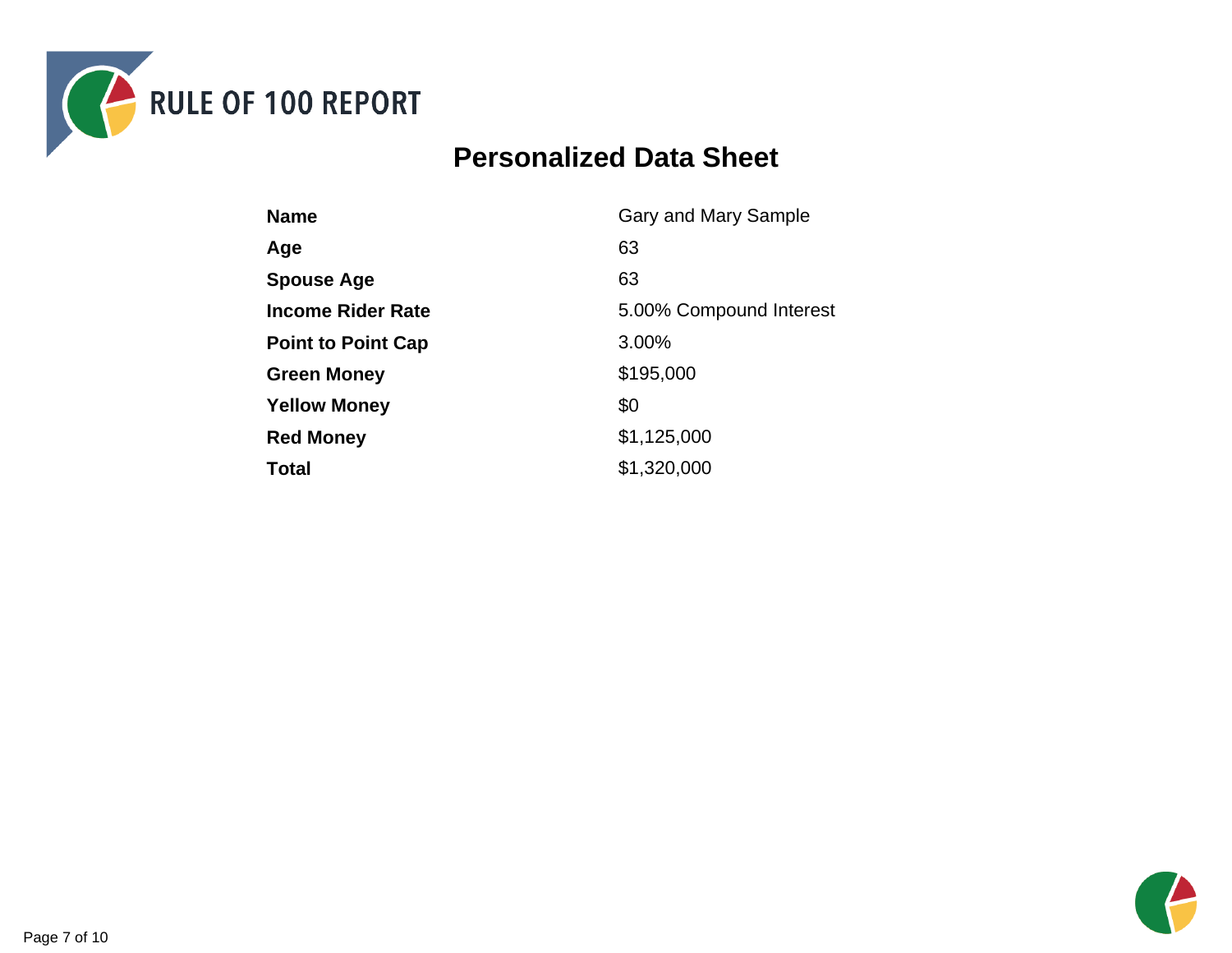

# **DEFINITIONS AND DISCLOSURES**

An indexed annuity is an insurance contract that offers one or more interest crediting options linked to a common market index, such as the S&P 500. If the index grows you're entitled to receive interest credits to your contract based on part of that growth. If the index declines, your account is protected against market losses with a modest baseline rate.

Fixed indexed annuities are fixed annuities that provide an opportunity to potentially receive more interest than traditional fixed annuities and other safer money alternatives. Unlike fixed annuities, indexed annuity interest is determined by the performance of one or more financial indices (though a fixed interest account is also available), while the funds in the contract are not subject to market losses. Indexed annuities allow you to receive interest credits based on part of the increase of a market index without ever risking principle.

Certain indexed annuities offer an annual reset feature that increases policyholder value. This feature allows an Index Credit to be added to the Index Account on each anniversary. Once added, this credit is "locked-in", and can never be taken away due to future negative index performance.

An indexed annuity contract with the annual reset feature does not have to make up previous losses in order for the annuity to earn additional interest. Each contract year, the index's ending value becomes next year's starting value. This is an attractive product solution if you are looking for the possibility of higher returns without any additional risk.

Participation rates apply to indexed annuities and may change annually on contract anniversaries. Indexed Annuities are products of the insurance industry and are not guaranteed by any bank or insured by the FDIC or NCUA/NCUSIF. Guarantees are backed by the claims paying ability of the insurance carrier. You should consider your personal investment horizon and income tax bracket both current and anticipated when making an investment decision as they may further impact results.

Past performance is not an indication of future results. Please reference recommended product disclosures for specific features, benefits and disclosures.

"S&P 500" are trademarks of the McGraw-Hill Companies, Inc. The S&P 500 Index used in the report does not include dividends. The S&P 500 Index values used in the report are based on a starting point of 12-31-1999 through 12-31-2015.

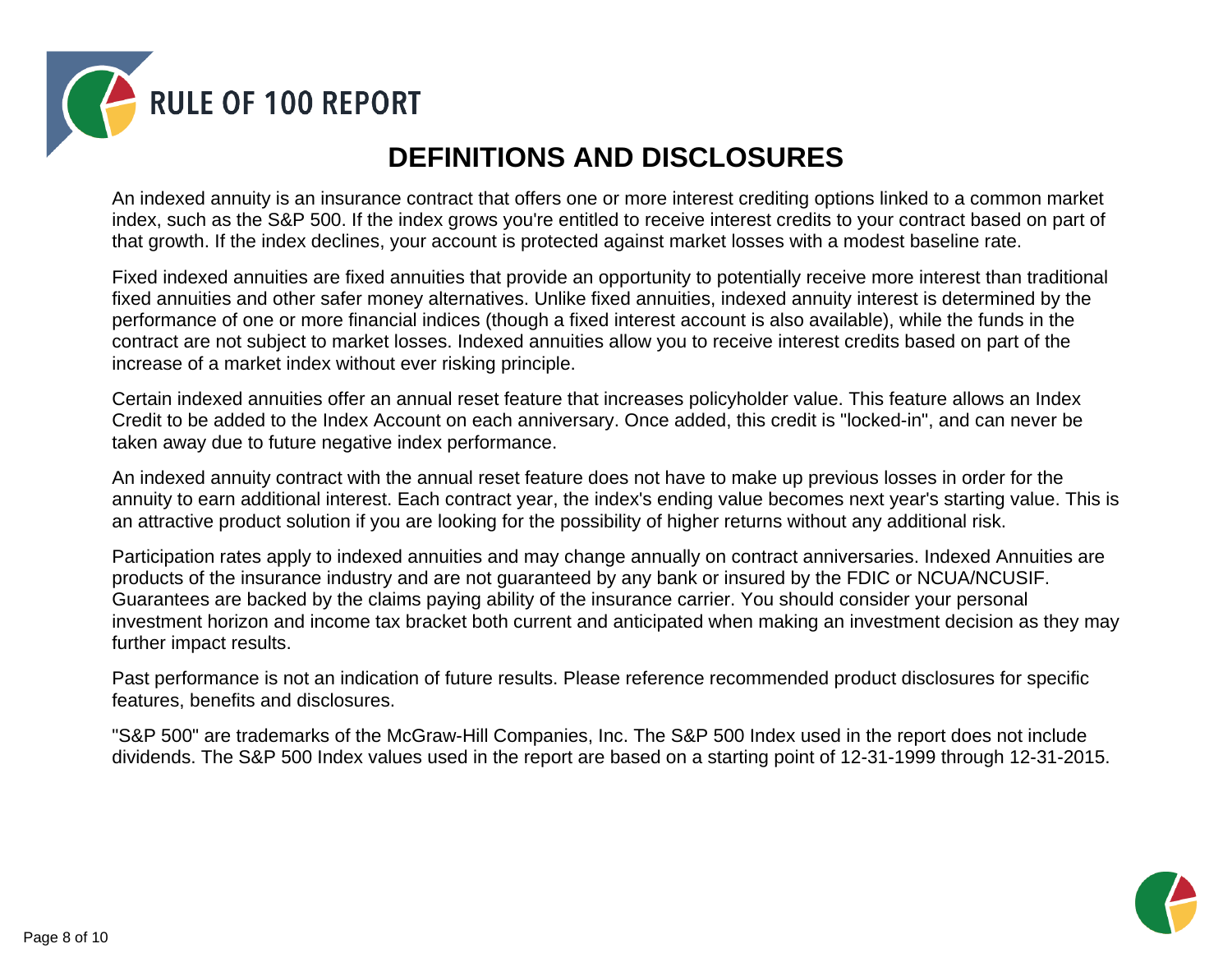

### **Important Disclosures**

#### **Important Disclosures Regarding this Report**

This report is conceptual in nature and all interest rates and performance numbers used are hypothetical and do not guarantee performance. Past performance is no guarantee of future performance. Diversification and asset allocation does not assure or guarantee better performance and cannot eliminate the risk of loss.

The report is designed to illustrate concepts and all specific product information must be presented with an appropriate company/custodian illustration and should accompany this report. It is important to review and understand each product/investment's features, risks, charges, withdrawal penalties and expenses before making any financial decisions. Consult your Financial Services Professional ("FSP") to determine which products/investments align with your time horizon, risk tolerance and overall financial needs. The FSP is an independent insurance agent, registered representative or investment advisor representative. This report is for informational purposes only and should not be used as a substitute for official account statements or reports, official tax filing documents, insurance company illustration or custodial reports.

This report outlines different options available to the client, and its timely implementation may be critical to achieving specific goals or objectives. This report is not entirely comprehensive. It is intended to address specific objectives, as outlined by the FSP.

The foregoing conceptual report was created for, and at the direction, of the FSP. The FSP is solely responsible for proper licensure and registration to discuss and present the concepts herein. The recommendations and information herein are provided solely and exclusively by the FSP.

The report is based solely upon information obtained from the FSP, and is dependent on complete and accurate information. This report reflects information provided at the time the report was created. The FSP is responsible for submitting third-party documentation when appropriate.

It is the responsibility of the client and FSP to verify all information used in the report. The client is responsible for updating the FSP about any changes in circumstances.

#### **Tax Considerations**

Any references to income taxes are estimates only and should not be relied upon when completing income tax returns. Tax laws are subject to change and may differ from this analysis and may affect the options and information presented. The sale of appreciated assets may result in current tax liabilities not reflected in this report and may reduce actual investable assets. All income tax calculations are assumed based on the incremental tax rate input. This rate could differ materially given your particular tax perspective. State income taxes are not included in this example. Beginning with age 70 1/2, you are required by law to withdraw a certain minimum amount from your IRA each year. After your death your beneficiaries are also required to withdraw a minimum amount from their inherited IRA. The report may not reflect your specific RMD schedule or tax situation. Withdrawals of earnings from certain tax-deferred accounts will be subject to ordinary income tax and, if taken prior to age 59 1/2, may be subject to a 10% federal tax penalty. You should consider your personal investment horizon and income tax bracket, both current and anticipated, when making an investment decision as they make further impact the results.

You should choose your annuity, or investment product, based on its features and benefits and whether you can satisfy the conditions for the features and benefits, not its tax benefits alone. Buying an annuity within an IRA or other tax-deferred plan or account does not give you any additional tax benefits.